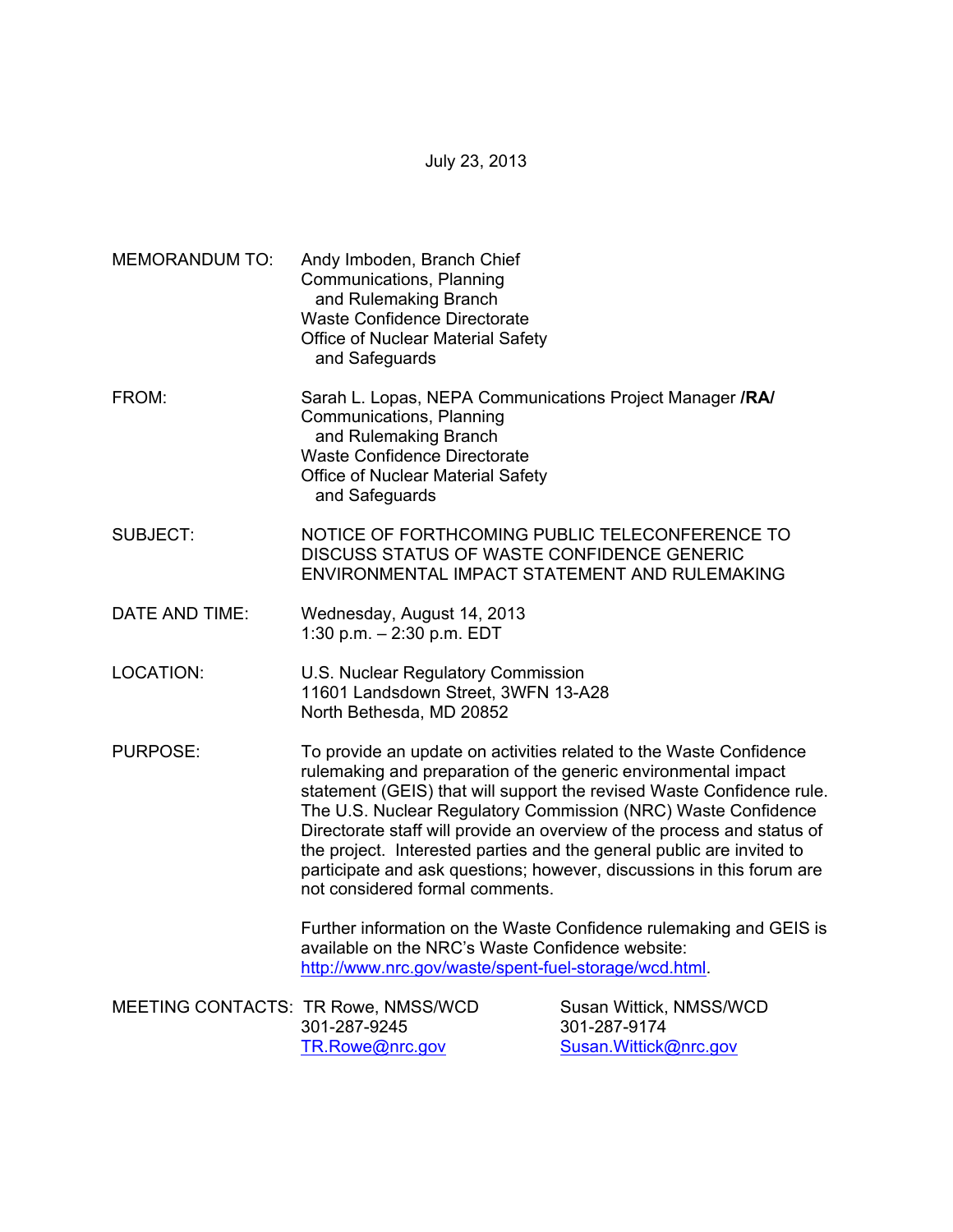CATEGORY 3: The monthly Status Update Teleconferences are Category 3 Meetings. The public is invited to participate in these meetings by providing comments and asking questions throughout the teleconferences. The NRC's Policy Statement, "Enhancing Public Participation on NRC Meetings," (67 FR 36920) effective May 28, 2002, applies to these meetings. The policy statement may be found on the NRC website, http://www.nrc.gov/reading-rm/doc collections/commission/policy/67fr36920.html.

> The NRC provides reasonable accommodation to individuals with disabilities where appropriate. If you need a reasonable accommodation to participate in these teleconferences or need this notice or the transcript or other information from the teleconferences in another format (e.g. Braille, large print, a language other than English) please notify the NRC's meeting contacts. Determinations on requests for reasonable accommodation will be made on a case-by-case basis.

- TELECONFERENCE: Interested members of the public may participate by telephone via a toll-free teleconference line. Please dial **1-800-857-2553** and provide the operator with passcode **3682386**. Due to the high volume of participants, please call 5-10 minutes prior to start time of the teleconference, as this will allow ample time to speak with the operator to be connected.
- PARTICIPANTS: NRC staff, interested stakeholders and members of the public. Participants from the NRC include members of the Office of Nuclear Material Safety and Safeguards (NMSS) and the Office of the General Counsel (OGC).

NRC Members of the Public via Telephone

- K. McConnell, Director, NMSS C. Safford, Deputy Director, NMSS A. Imboden, Branch Chief, NMSS P. Michalak, Branch Chief, NMSS
- S. Lopas, Project Manager, NMSS
- T. Campbell, OGC
- L. London, OGC

Enclosure: Meeting Agenda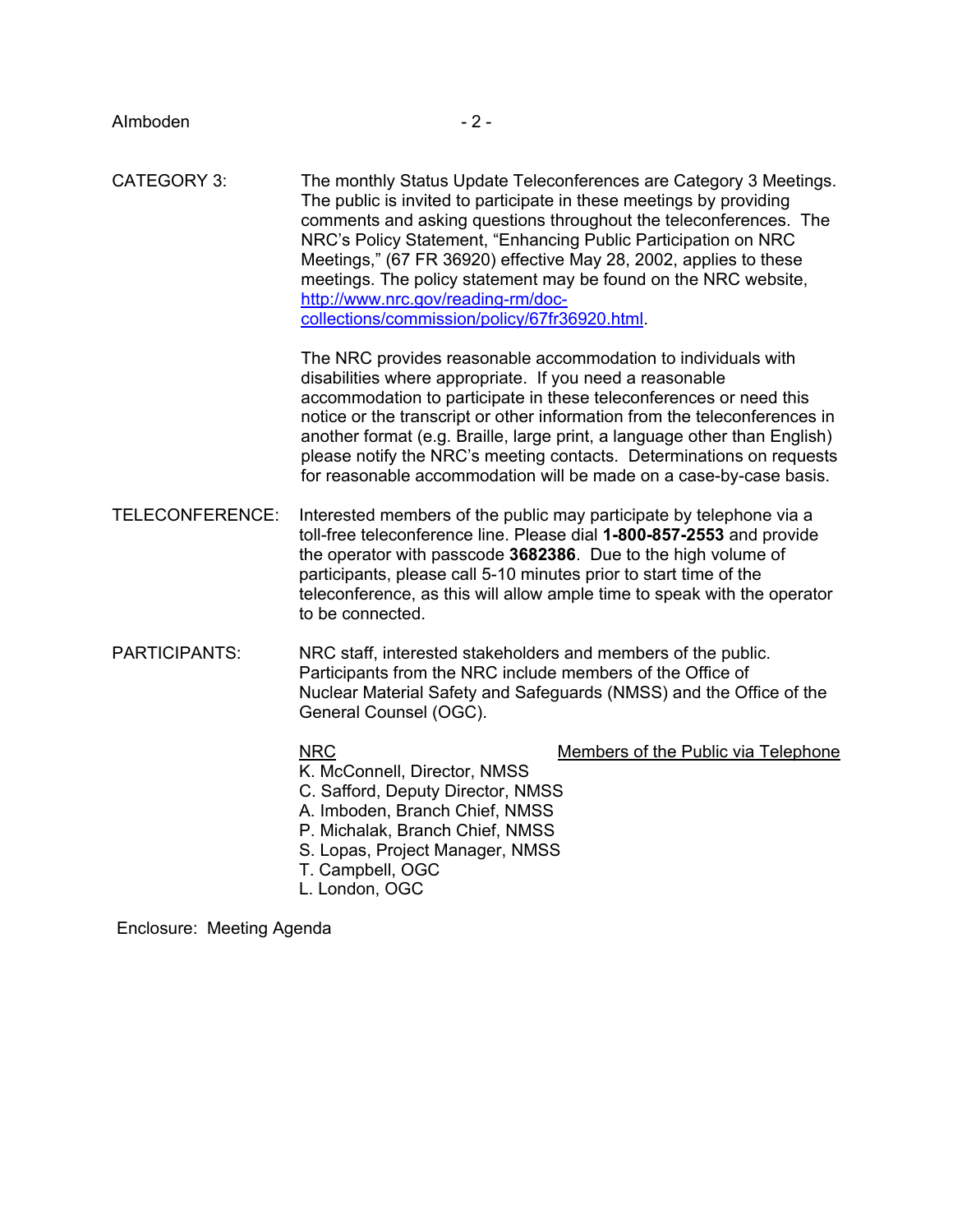| Almboden                                                                                                                                 | $-2-$                                                                                                                                                                                                                                                                                                                                                                                                                                                                                                           |  |     |              |  |
|------------------------------------------------------------------------------------------------------------------------------------------|-----------------------------------------------------------------------------------------------------------------------------------------------------------------------------------------------------------------------------------------------------------------------------------------------------------------------------------------------------------------------------------------------------------------------------------------------------------------------------------------------------------------|--|-----|--------------|--|
| <b>CATEGORY 3:</b>                                                                                                                       | The monthly Status Update Teleconferences are Category 3 Meetings.<br>The public is invited to participate in these meetings by providing<br>comments and asking questions throughout the teleconferences. The<br>NRC's Policy Statement, "Enhancing Public Participation on NRC<br>Meetings," (67 FR 36920) effective May 28, 2002, applies to these<br>meetings. The policy statement may be found on the NRC website,<br>http://www.nrc.gov/reading-rm/doc-<br>collections/commission/policy/67fr36920.html. |  |     |              |  |
|                                                                                                                                          | The NRC provides reasonable accommodation to individuals with<br>disabilities where appropriate. If you need a reasonable<br>accommodation to participate in these teleconferences or need this<br>notice or the transcript or other information from the teleconferences in<br>another format (e.g. Braille, large print, a language other than English)<br>please notify the NRC's meeting contacts. Determinations on requests<br>for reasonable accommodation will be made on a case-by-case basis.         |  |     |              |  |
| TELECONFERENCE:                                                                                                                          | Interested members of the public may participate by telephone via a<br>toll-free teleconference line. Please dial 1-800-857-2553 and provide<br>the operator with passcode 3682386. Due to the high volume of<br>participants, please call 5-10 minutes prior to start time of the<br>teleconference, as this will allow ample time to speak with the operator<br>to be connected.                                                                                                                              |  |     |              |  |
| <b>PARTICIPANTS:</b>                                                                                                                     | NRC staff, interested stakeholders and members of the public.<br>Participants from the NRC include members of the Office of<br>Nuclear Material Safety and Safeguards (NMSS) and the Office of the<br>General Counsel (OGC).                                                                                                                                                                                                                                                                                    |  |     |              |  |
|                                                                                                                                          | <b>NRC</b><br>Members of the Public via Telephone<br>K. McConnell, Director, NMSS<br>C. Safford, Deputy Director, NMSS<br>A. Imboden, Branch Chief, NMSS<br>P. Michalak, Branch Chief, NMSS<br>S. Lopas, Project Manager, NMSS<br>T. Campbell, OGC<br>L. London, OGC                                                                                                                                                                                                                                            |  |     |              |  |
| Enclosure: Meeting Agenda                                                                                                                |                                                                                                                                                                                                                                                                                                                                                                                                                                                                                                                 |  |     |              |  |
| DISTRIBUTION: PUBLIC PMNS RidsOpaMail Resource CHaney SMoore NMSS/WCD<br><b>Sheldon Clark</b><br>David Cylkowski<br>TCampbell<br>LLondon |                                                                                                                                                                                                                                                                                                                                                                                                                                                                                                                 |  |     |              |  |
| ADAMS Accession No.: ML13205A393                                                                                                         |                                                                                                                                                                                                                                                                                                                                                                                                                                                                                                                 |  |     |              |  |
| <b>OEEICE</b>                                                                                                                            | NIMECAMOD.DM                                                                                                                                                                                                                                                                                                                                                                                                                                                                                                    |  | ∩∩∩ | NIMOCAMOD.DO |  |

| <b>OFFICE</b> | NMSS/WCD:PM | OGC             | NMSS/WCD:BC |
|---------------|-------------|-----------------|-------------|
| <b>NAME</b>   | SLopas      | TCampbell (nlo) | Almboden    |
| DATE          | 07/19/13    | 07/23/13        | 07/23/13    |

**OFFICIAL RECORD COPY**